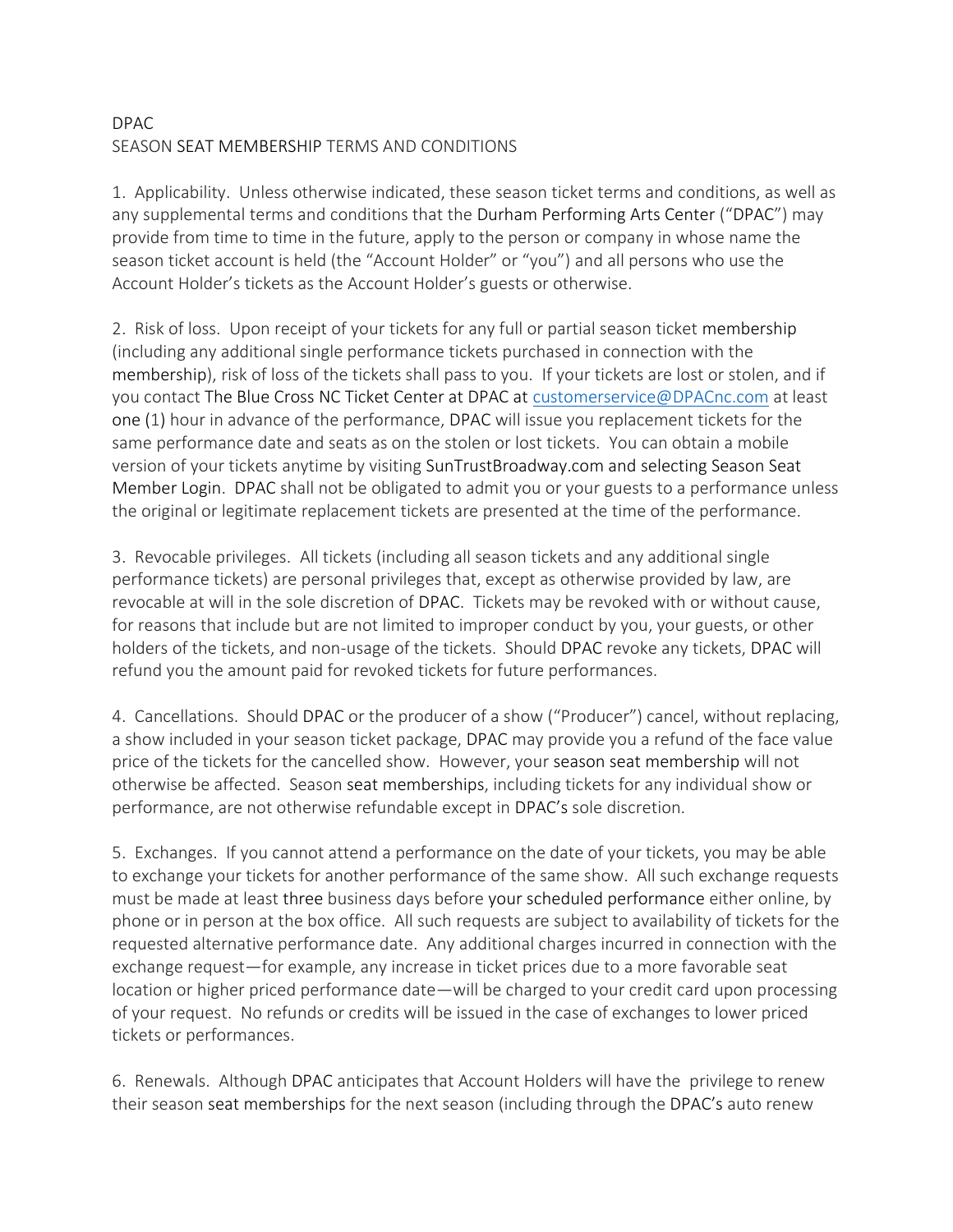program), such renewal privileges are extended at the option and in the sole discretion of DPAC and may be revoked or cancelled at any time for any reason. As well, DPAC in its sole discretion and for any reason may change the seat location(s) previously assigned to any such membership. All tickets not purchased by the renewal deadline date indicated on your season ticket renewal invoice or online promptly will be released by DPAC for sale.

7. Behavior. In addition to any restrictions imposed by applicable law and the rules of the theater (if other than the DPAC) in which a show is presented, disorderly conduct, smoking (including use of e-cigarettes) inside the theater, use of mobile devices during the performance, and any recording or photographing of the performance are strictly prohibited. Also, outside food and beverages, large bags, professional cameras, weapons, illegal drugs, and other contraband are not permitted inside the theater. No large bags or luggage will be allowed into the theatre. Make plans to store them off site. All ticket holders consent to a reasonable search for such items. Violators of these provisions may be required to leave the theater without any ticket refund, and may be subject to revocation of any remaining tickets in their season ticket package. The seating of ticket holders arriving after a performance begins is subject to DPAC's and the Producer's late seating rules, and such seating may be delayed and is at the discretion of theater management.

8. Content and special effects. Some shows may contain profanity and/or explicit content intended for mature audiences, and/or may utilize special effects such as smoke, haze, and strobes. It is the responsibility of you, your guests, and other holders of performance tickets to make their own investigation and determination (based on show summaries, reviews, and other available information) of whether the show is appropriate for you and them, including whether any of you or them will be offended or negatively affected by the show's content or special effects. When such concerns arise, DPAC will endeavor to accommodate requests to exchange tickets for another show, subject to ticket availability, so long as you contact us no later than three days in advance of the performance of concern.

9. Force majeure. DPAC and the Producer are committed to presenting quality touring Broadway productions and other shows. However, given the nature of live theater, DPAC and the Producer shall not be responsible for any sound quality issues, special effects malfunctions, other technical difficulties, the use of understudies or other substitute performers, fire alarms, other loud sounds outside the theater, or any other force majeure event outside DPAC's and the Producer's reasonable control.

10. Weather. During winter weather months, all performances scheduled at DPAC normally take place as scheduled. If weather or travel conditions ever prevent you from attending a show in your season seat package, DPAC staff will do what they can to make an accommodation of some kind, but this accommodation will vary from show to show. Before purchasing seats for any event at DPAC, please know that all sales are final.

11. Seat location. Allocations of seat locations for season seat memberships are made from, and subject to, available seat locations as determined by DPAC in its sole discretion. Your seats may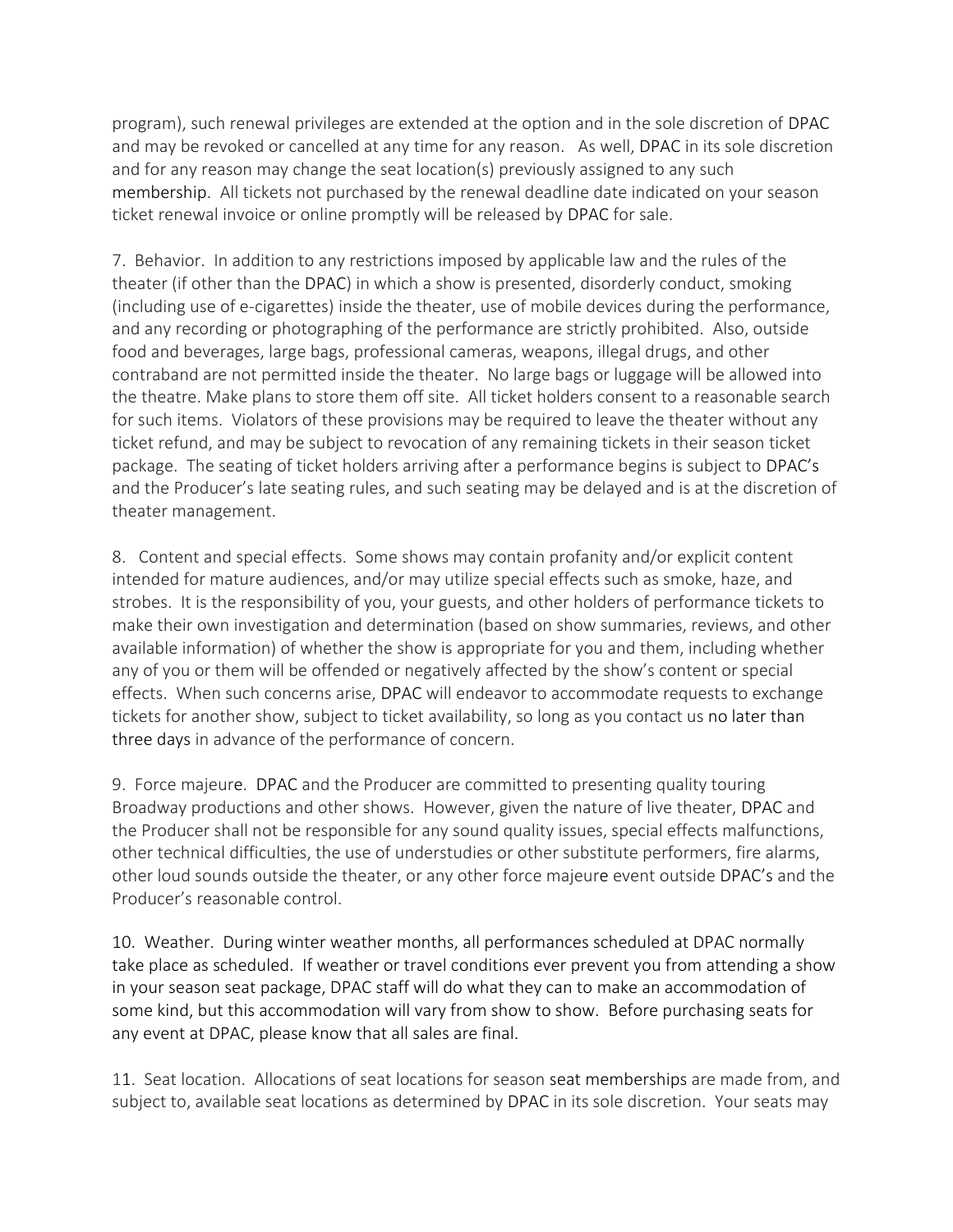be relocated for a particular performance if necessitated by production design requirements, due to limited or obstructed views, or for other reasons. In such cases, you will be contacted to be relocated to the best available seating. No refunds will be provided if your seats need to be relocated. For certain shows, the Producer may open up seating in the Orchestra Pit. Although we make good faith attempts to notify season seat members in the first row so they might be able to exchange their existing seats into the newly opened locations for that show, there is no guarantee as to such relocation, and tickets for existing membership seats are not subject to a refund in these instances.

12. Risks. You, your guests, and other holders of performance tickets assume all risks and dangers of personal injury or property damage arising from or related to the performance. Each and all of you expressly release DPAC, The Nederlander Organization, and the Producer, as well as their affiliates, subsidiaries, sponsors, successors, assigns, officers, employees, contractors, and agents from any and all liability or claims for any such personal injury or property damage.

13. Payment deadline. All payments for season tickets are due by the payment deadline(s) set forth in your season ticket subscription invoice or online. Failure to pay by the deadline(s) may result in the loss of your season seat membership opportunity and the loss of any future season seat member benefits. Should your seats be reinstated at a later time, you may be required to pay in full for any future purchases at DPAC. You agree to abide by the refund and exchange restrictions applicable to your tickets. Without limiting the foregoing, you agree not to seek any refund or exchange unless specifically allowed by these terms and conditions or DPAC's or the Producer's policies. You also agree not to dispute any credit card charge or seek any credit card chargeback with respect to valid credit card charges for your tickets. Should you violate these credit card restrictions, DPAC may cancel any tickets purchased with the subject credit card and refuse to honor or allow any pending or future ticket purchases made with the credit card. Returned or dishonored checks may be subject to a handling charge.

14. Personal information. You agree that DPAC may use your email address, street address and/or telephone number(s) to contact you concerning your season seat membership and otherwise to provide you information and special offers DPAC believes you will find valuable. DPAC and its associated business affiliates will not use, sell, or rent your email address, street address and/or telephone number(s) to any third party, except as permitted by applicable law or applicable website privacy policies. You agree to the use of your telephone number(s) by either a real person or an automated dialer to update you regarding your season seat membership or a particular performance, or when contacting you about ticket packages or other offers. Consenting to receive communications such as autodialed communications and text messages on your telephone number(s) is not a condition of your becoming a season seat member. If you wish to opt out of receiving autodialed calls and/or text messages, please send an online written request to [customserservice@DPACnc.com.](mailto:customserservice@DPACnc.com) Any calls you make to, or receive from, DPAC may be recorded for quality assurance or other purposes. You agree and consent that any such calls may be recorded.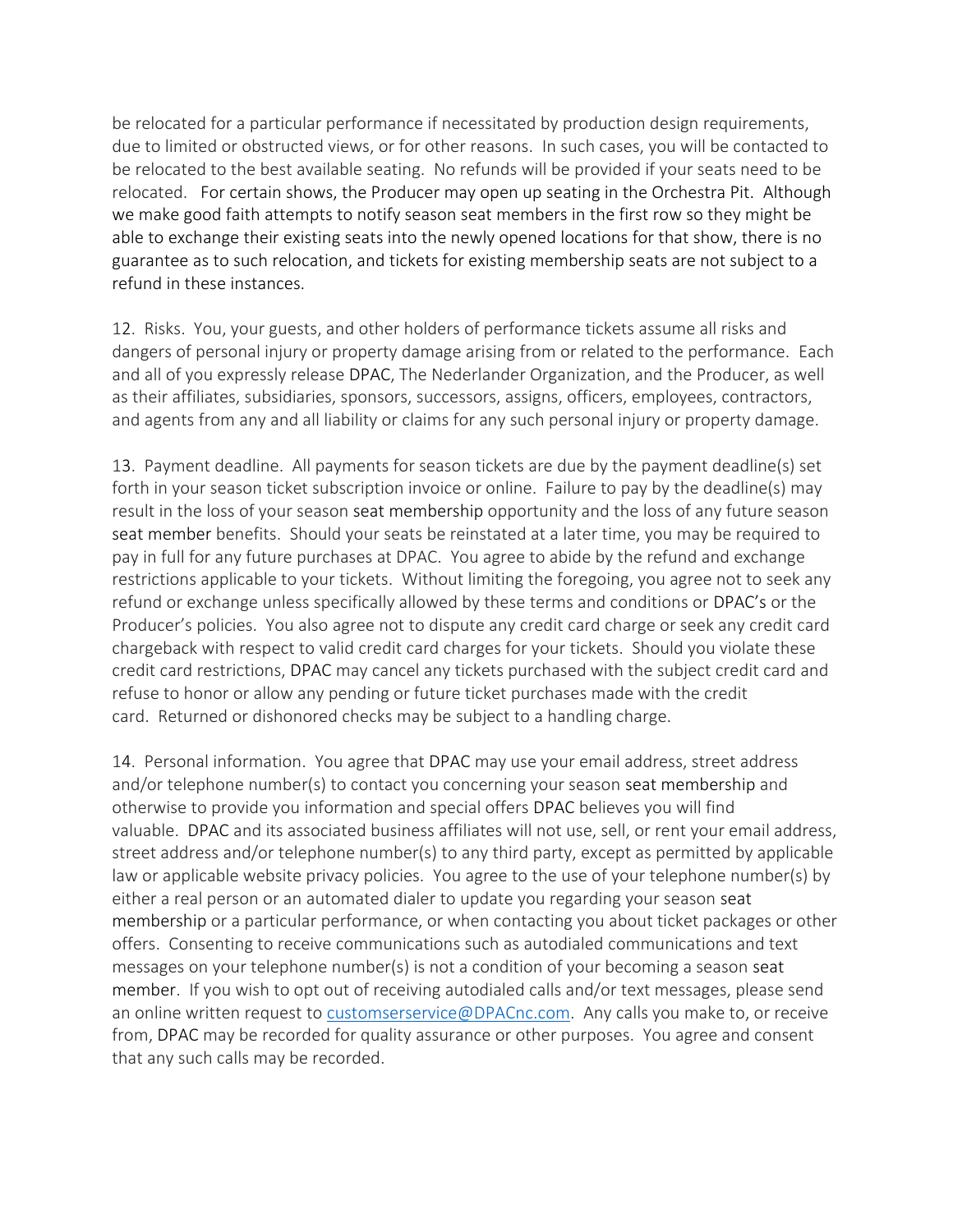15. Pricing. The total cost of your season seat membership as stated on the season ticket pricing grid or your season ticket invoice, reflects the sum of the face value price of your tickets plus any service charges and handling fees. 7.5% sales tax will be added on top of listed prices for season seat memberships.

16. Seat changes. If you are interested in upgrading or otherwise changing your current season seat location(s), DPAC will make every effort to accommodate your request. Such requests are processed only after the renewal deadline for season ticket accounts and only based on tickets that become available through non-renewal or cancellation. As more fully described in your renewal notification, all upgrade and other seat change requests must be submitted in writing using a season seat member relocation form. Additional charges incurred by your upgrade or change request—for example, higher ticket prices due to improved seat locations or higher priced performance dates—will be charged to your credit card upon processing of your request. Upgrades and other changes may not be available in your precise desired location and/or for all performances. If you elect to make seat location changes, your current seat location(s) will be released and made available for other season seat member upgrade or change requests. In the event you are not satisfied with your upgrade or change location, we will attempt to find you other options. However, your earlier seat locations are not guaranteed since they already may have been assigned to another season seat member.

17. Seat transfers. Requests to split seats with another season seat member or to change the Account Holder's name must be submitted in writing by emailing [Broadway@DPACnc.com.](mailto:Broadway@DPACnc.com) In fairness to other renewing season ticket holders, DPAC may not be able to honor all such requests. DPAC may impose rules, restrictions, and conditions on any approved seat or account transfers. If you choose to not renew your season seat membership, DPAC will not honor any requests to "will" season seats to another member. Unrenewed seats will be opened for members requesting to change their seat location based on the timing of their request. In the case of death, DPAC must be contacted by the executor of the Account Holder's estate in order to make any changes or transfers. These such transfer requests are at the sole discretion of DPAC and may not be honored.

18. Conflicts. In planning each season's performances, care is taken to avoid scheduling conflicts and changes of any kind. However, prices, shows, dates, schedules, venues, and artists are subject to change without notice. All sales are final, and no refunds will be made for these types of changes except as expressly stated herein.

19. Reselling. DPAC does not permit the reselling of tickets in excess of their face value price through any means other than through authorized reselling programs of DPAC. Violations of this provision by you, your guests, or other holders of your tickets may result in revocation of your remaining season tickets and season ticket renewal privileges. DPAC and the Producer will not be responsible for counterfeit tickets that season seat members or others may purchase from unauthorized ticket resellers. Lost or stolen tickets for which replacement tickets have been issued will be voided and not honored. To address improper resale and counterfeit ticket concerns and otherwise, DPAC may implement any necessary procedures for tracking ticket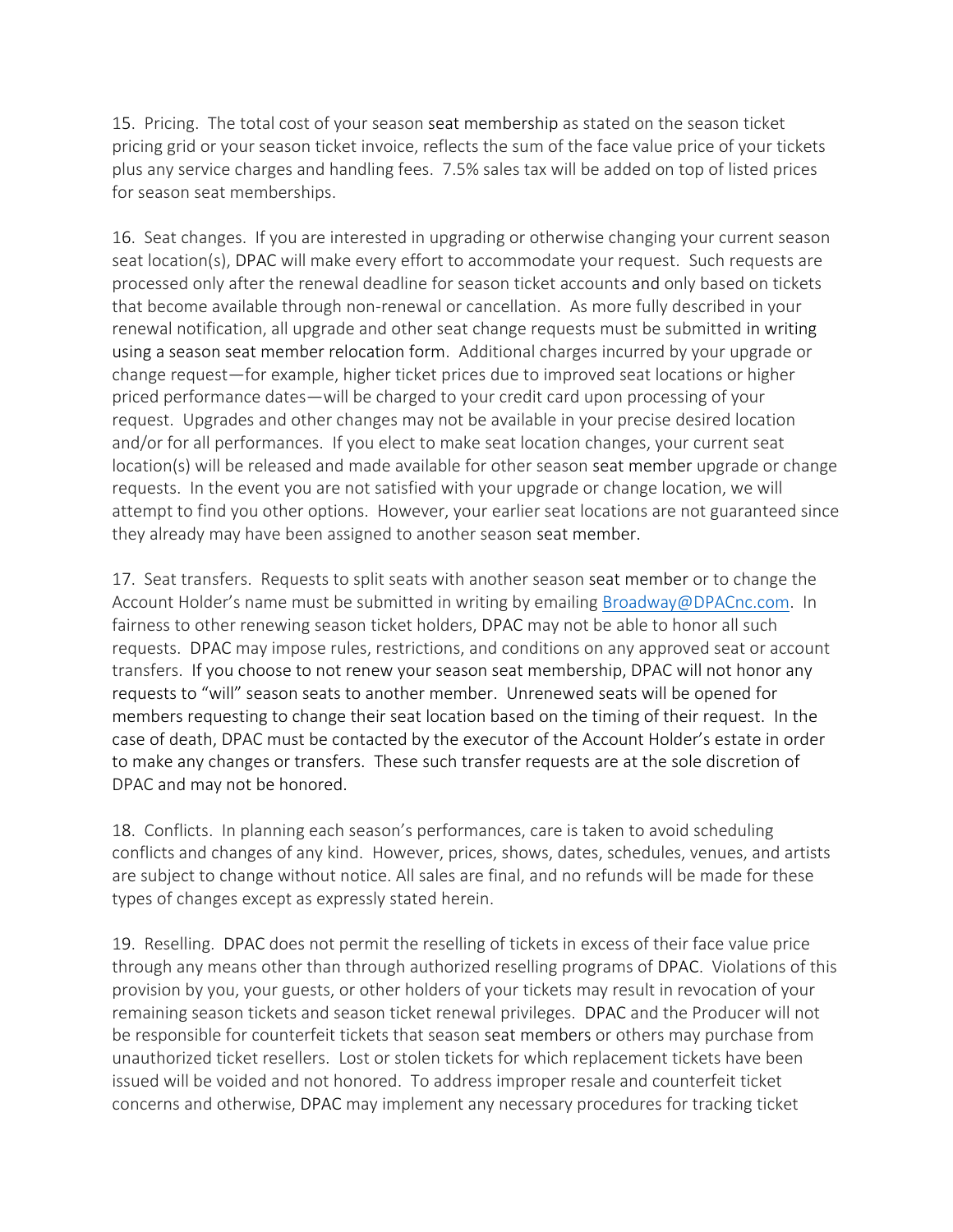transfers and purchases, including but not limited to a paperless ticket system which may require the ticket holder to present the credit or debit card used for purchase prior to admission.

20. Non-local Season Ticket Accounts. Account Holders located outside of North Carolina and areas of Southern Virginia will only have access to mobile tickets and no paper tickets will be distributed. Non-local accounts with duplicate or similar contact information may be canceled without notice. Tickets purchased by persons that DPAC believes are purchasing solely for resale also may be canceled and refunded at any time.

21. Ticket limits. DPAC and the Producer shall be entitled, in their sole discretion, to implement ticket purchase limits on any basis, including without limitation per person, season seat package or holder, credit card account, email address, billing address, season seat account address or number, phone number, IP address, performance, show engagement, special event, or otherwise. In the event a person, including any season seat member, purchases more tickets than allowed under any applicable limit, DPAC and/or the Producer, each in its own discretion [and with or without notice to the purchaser], may revoke and issue refunds to the purchaser for those tickets purchased in excess of the applicable limit, and may revoke remaining season seats and season seat renewal privileges. To address attempts to circumvent any such limit, DPAC may implement any necessary procedures for tracking ticket transfers and purchases.

22. Children. All guests require a ticket, regardless of age. Children under the age of six (6) are not allowed at almost all DPAC performances including Broadway, Concerts, and Comedy shows. Some shows or events do have a different age policy and DPAC will note these on the individual show page for each event. Children must be able to sit quietly in their own seat without disturbing others guests. For the comfort and enjoyment of all guests, children who are disruptive to other guests will be asked to leave the auditorium. All sales are final, and no refunds will be allowed for removals due to disruption.

23. Accessible seating. DPAC strives to make it easy to purchase accessible seating for all productions. To purchase such tickets, visit us online at DPACnc.com or call us at 919-680-2787 and we will be happy to assist. Accessible seating areas are solely for persons with disabilities and their companions.

24. Disputes. If a dispute arises between you and DPAC, our goal is to learn about and address your concerns and, if we are unable to do so to your satisfaction, to provide you with a neutral and cost effective means of resolving the dispute quickly. Disputes that you may have with DPAC or the show's Producer may be reported to DPAC by emailing [customerservice@DPACnc.com.](mailto:customerservice@DPACnc.com)

You and DPAC agree that all disputes, claims or controversies arising from or related to your season seat membership (including without limitation any individual performance tickets), or between you and DPAC or the show's Producer regarding such matters, shall be resolved by binding arbitration on an individual basis. As an exception to this arbitration agreement, you may assert claims in small claims court, if your claims qualify and so long as the matter remains in such court and advances only on an individual (non-class, non-representative) basis.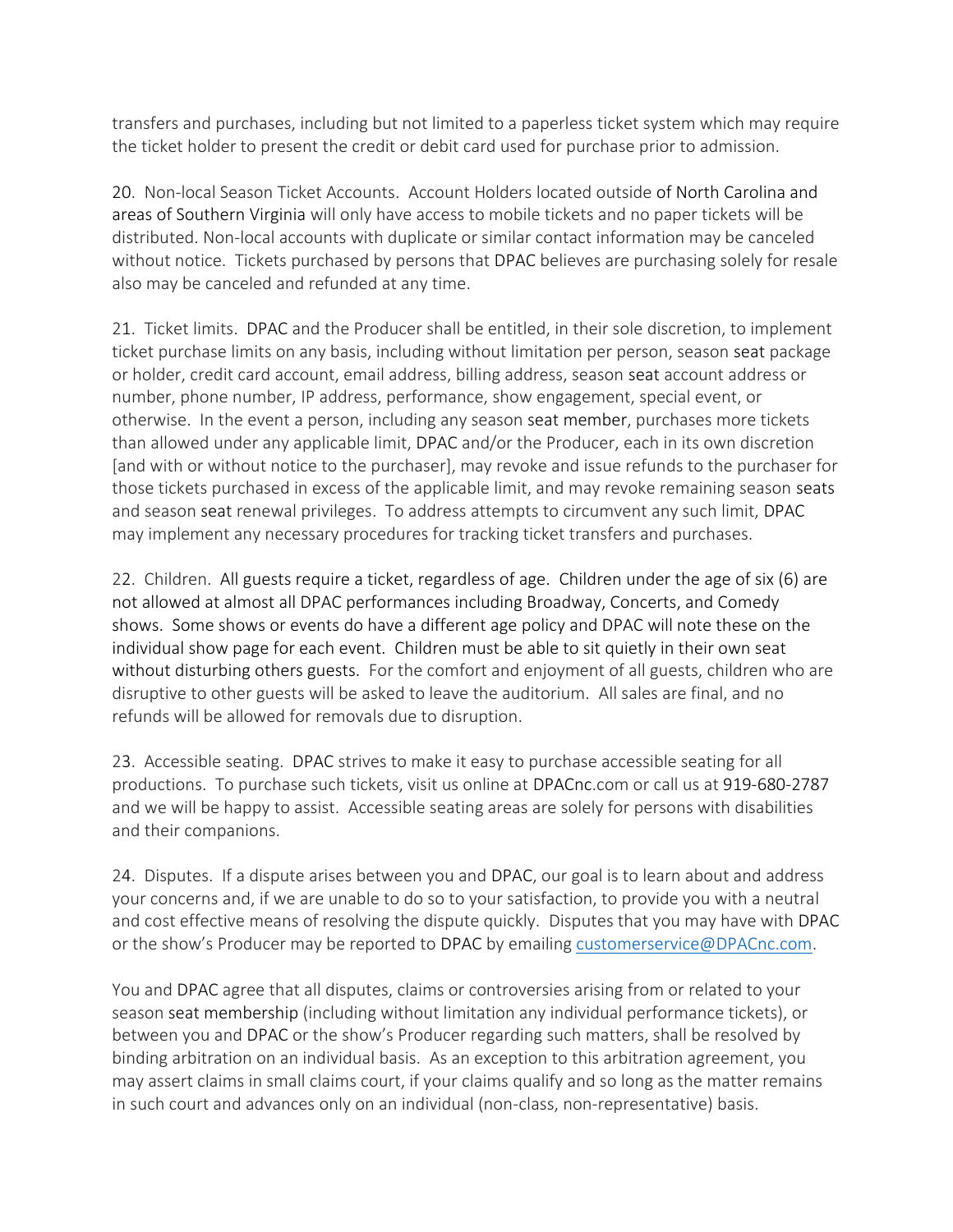This arbitration agreement is intended to be broadly interpreted. The Federal Arbitration Act governs the interpretation and enforcement of this agreement to arbitrate.

The arbitrator may award injunctive relief only in favor of the individual party seeking relief and only to the extent necessary to provide relief warranted by that party's individual claim. YOU AND DPAC AGREE THAT EACH MAY BRING CLAIMS ONLY IN YOUR OR ITS INDIVIDUAL CAPACITIES AND NOT AS PLAINTIFFS OR CLASS MEMBERS IN ANY PURPORTED CLASS OR REPRESENTATIVE PROCEEDING OR IN THE CAPACITY OF A PRIVATE ATTORNEY GENERAL. Further, unless both you and DPAC agree otherwise, the arbitrator may not consolidate more than one person's claims, and may not otherwise preside over any form of a representative or class proceeding. The arbitrator may award any relief that a court could award that is individualized to the claimant and would not affect other customers. Neither you nor we may seek non-individualized relief that would affect other customers. If a court decides that applicable law precludes enforcement of any of this paragraph's limitations as to a particular claim for relief, then that claim (and only that claim) must be severed from the arbitration and may be brought in court.

All issues are for the arbitrator(s) to decide, except that issues relating to arbitrability, the scope or enforceability of this agreement to arbitrate, or the interpretation of the prohibition of class and representative actions above shall be for a court of competent jurisdiction to decide.

The arbitration will be conducted by the American Arbitration Association (referred to as the "AAA") under its rules and procedures, including the AAA's Consumer Arbitration Rules (as applicable), as modified by this Agreement to Arbitrate. The AAA's rules are available at [www.adr.org.](http://www.adr.org/)

The arbitration shall be held in the county in which you reside or at another mutually agreed location. If the value of the relief sought is \$10,000 or less, you or DPAC may elect to have the arbitration conducted by telephone or based solely on written submissions, which election shall be binding on you and DPAC subject to the discretion of the arbitrator(s) to require an in-person hearing, if the circumstances warrant. In cases where an in-person hearing is held, you and/or Pantages may attend by telephone, unless the arbitrator(s) require otherwise.

The arbitrator(s) will decide the substance of all claims in accordance with [applicable law/the law of the State of North Carolina], including recognized principles of equity, and will honor all claims of privilege recognized by [North Carolina] law. The arbitrator(s) shall not be bound by rulings in prior arbitrations involving different DPAC customers, but is/are bound by rulings in prior arbitrations involving the same DPAC customer to the extent required by applicable law. The award of the arbitrator(s) shall be final and binding, and judgment on the award rendered by the arbitrator(s) may be entered in any court having jurisdiction thereof.

Payment of all filing, administration, and arbitrator fees will be governed by the AAA's rules, unless otherwise stated in this agreement to arbitrate. If the value of the relief sought is \$10,000 or less, at your request, DPAC will pay all filing, administration, and arbitrator fees